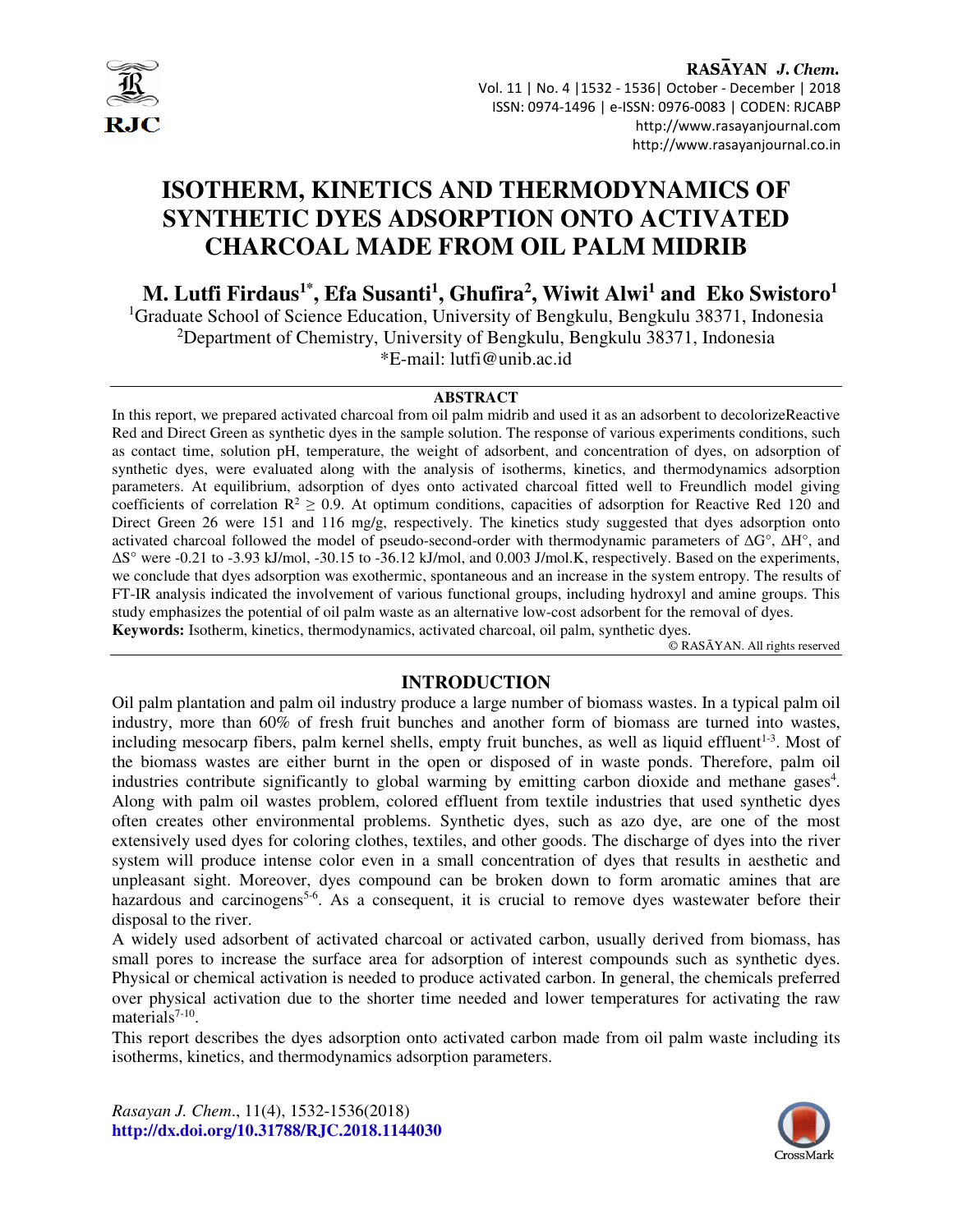Vol. 11 | No. 4 |1532 - 1536| October - December | 2018

## **EXPERIMENTAL**

#### **Material and Methods**

The waste of oil palm used in this research was leaf midrib.The oil palm midrib was collected from local oil palm plantation in Sumatera<sup>11</sup>. All solutions were prepared with distilled water. All reagents were purchased from Merck, pro-analysis grade. Dried oil palm midrib was carbonized at a temperature of 430°C for 30 minutes using a furnace. In order to achieve a similar particle size, the resulted charcoal was sieved by strainers100 mesh. A 25% CaCl2was used for chemical activation by soaking the carbon into the solution for 24 hours. The activated charcoal was cleaned with distilled water and then dried using an oven for 30 minutes at 110°C.

Thermostat shaker was used for batch adsorption experiments with a shaking of 150 rpm. Synthetic dyes stock solutions were made by dissolving weighed Reactive Red CI 120 (RR 120) and Direct Green CI 26 (DG 26)accurately in distilled water to give a concentration of 1,000 ppm. The working standards were prepared by dilution to achieve concentrations of 25, 50, 75, 100, 125 and 150 ppm. An amount of 10 mL of dyes solution with an initial concentration of 15 ppm and 0.10 g of the adsorbent was used. The system was kept at a designated temperature under shaking until equilibrium reached. The effect of pH on dyes decolorization was monitored by adjusting solutions  $pH$  (2–9) using 0.1 M HCl or 0.1 M NaOH. The influence of exposure time on dyes decolorization was carried out from a short time to several hours. The sample was then taken, filtered and measured the absorbance with a UV-visible spectrophotometer (Bio-Spectrometer, Eppendorf) on the wavelength range of  $400-700$  nm<sup>7-8</sup>.

## **RESULTS AND DISCUSSION**

## **Batch Adsorption Study**

The FTIR spectra of oil palm midrib carbon and the corresponding activated charcoal were shown in Fig.-1. The broadband that lies in the range of  $3700-3100$  cm<sup>-1</sup> is associated with the stretching of  $-OH$ group. The peak at 1629 cm−1 could be attributed with the C=C stretching vibration. The peak observed at 1439 cm–1 is related to the bending –OH group. The peaks at the areas of 1200-900 cm–1correspond to the C–O stretching of dyes structures. Therefore, the formed activated charcoal has a structure with carbonyl hydrophilic and hydroxyl functional groups, that might be liable for the synthetic dye adsorption.

## **Adsorption Isotherm**

Adsorption isotherm was conducted in this experiment to study the adsorption mechanism. Langmuir and Freundlich'sisothermswere selected for this research (Table-1). Langmuir isotherm theory is based on the assumption that adsorption is a chemical process as monolayer adsorption, which is written by the following equation $12$ :

$$
\frac{Ce}{q_e} = \frac{1}{q_{\text{max}}.K_L} + \frac{Ce}{q_{\text{max}}}
$$
(1)

Where, Ce is a concentration of dye at equilibrium (ppm), qe is the amount of adsorbed dye at equilibrium  $(mg/g)$ ,  $q_{max}$  is maximum adsorption capacity  $(mg/g)$ , and  $K<sub>L</sub>$  is Langmuir constants (L/mg).

For the second adsorption model, Freundlich isotherm is an empirical equation employed to describe heterogeneous systems. Adsorbed dye amount, qe, is related to the dye concentration at equilibrium, Ce. The Freundlich equation is as follow<sup>13</sup>:

$$
\log q_e = \log K_F + \frac{1}{n} \log C \tag{2}
$$

Where,  $K_F$  is a constant, related to the bonding energy and  $1/n$  is adsorption intensity that indicates the type of isotherm to be irreversible  $(1/n = 0)$ , favorable  $(0 < 1/n < 1)$  and unfavorable  $(1/n > 1)$ . Table 1 shows adsorptions of both RR 120 and DG 26 onto adsorbent were favorable with high adsorption capacity. At equilibrium, the results of coefficient of determination show that both dyes adsorption onto adsorbent tends to follow Freundlich isotherm model, with maximum adsorption capacities for RR 120 and DG 26 were 151 and 116 mg/g, respectively. Based on these results, we concluded that the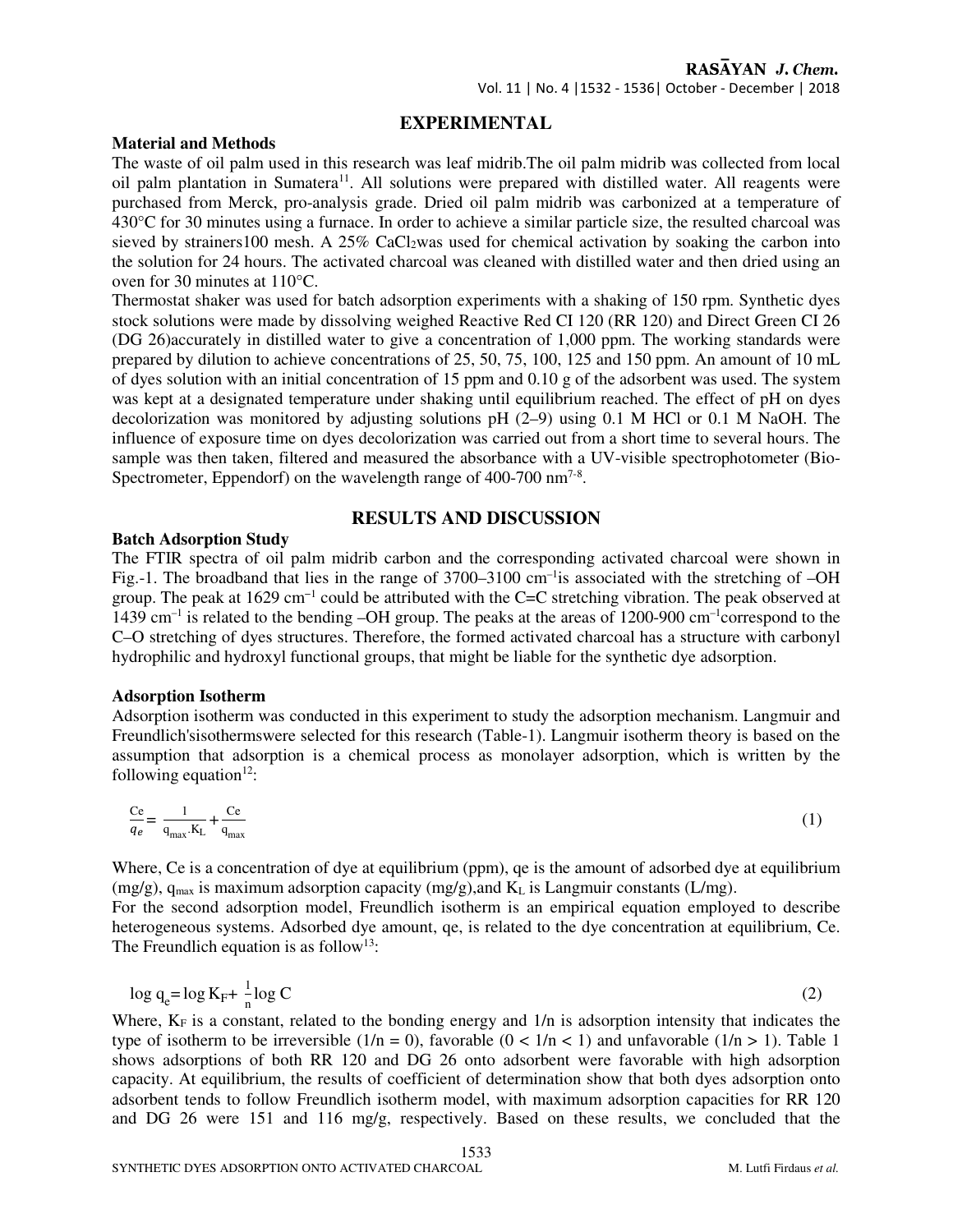mechanism of dyes adsorption onto activated charcoal was a physisorption process through van der Walls forces or electrostatic attractions between the dyes and charcoal.



Fig.-1: FTIR Spectra of Carbon as An Adsorbent Before (Black Line) and After (Red Line) Chemical Activation by Using  $25\%$  CaCl<sub>2</sub>.

Table-1: Isotherm Model Constants for RR 120 and DG 26 Adsorption onto Activated Charcoal

| <b>Synthetic Dyes</b> | Langmuir Parameter |           |                | <b>Freundlich Parameter</b> |      |                |
|-----------------------|--------------------|-----------|----------------|-----------------------------|------|----------------|
|                       | NJ.                | $q_{max}$ | $\mathbb{R}^2$ | $K_{\rm F}$                 |      | $\mathbb{R}^2$ |
| <b>RR</b> 120         | 0.003              | 151       | 0.6258         | 1.601                       | 1.15 | 0.9987         |
| DG 26                 | 0.004              | -16       | 0.2318         | 1.303                       | ī.17 | 0.8994         |

#### **Adsorption Kinetics**

Two adsorption kinetics models, namely pseudo first order and pseudo-second-order, were used to examine the adsorption mechanism. The Lagergren rate expression for pseudo first order is expressed  $as^{14}$ :

$$
\log(qe - qt) = \log qe - \frac{k_1}{2.303}t\tag{3}
$$

Where,  $q_e$  (mg/g) is the uptake equilibrium adsorption,  $q_t$  (mg/g) is the dye adsorbed on the charcoal at time t,and  $k_1$  (1/min) is the rate constant of the first order adsorption. The pseudo-second-order kinetic model in its integrated and linearized form is expressed  $\text{as}^{15}$ :

$$
\frac{t}{q_t} = \frac{1}{k_2 q_e^2} + \frac{1}{q_e} t \tag{4}
$$

1534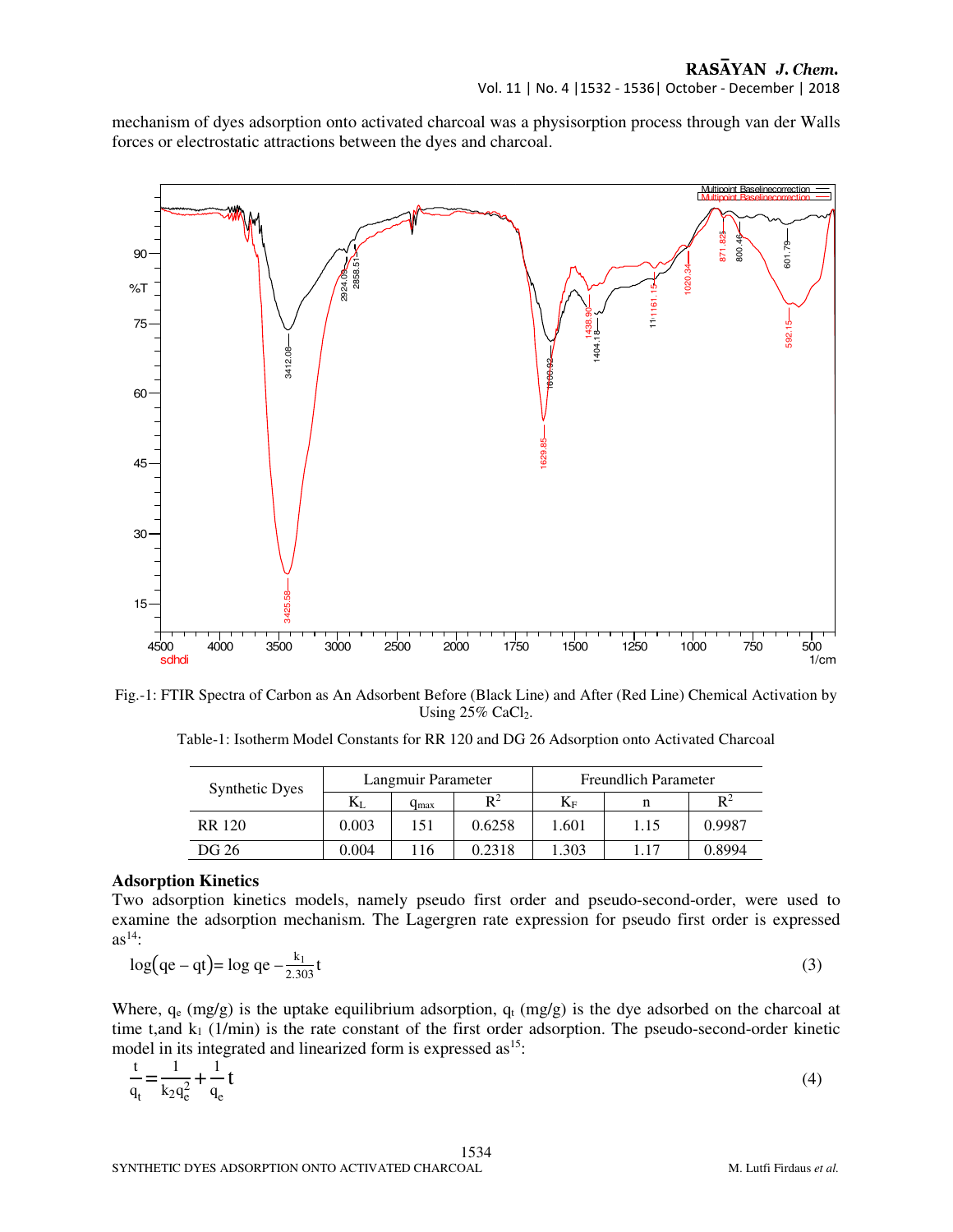## RASAYAN J. Chem.

#### Vol. 11 | No. 4 |1532 - 1536| October - December | 2018

Where,  $k_2$  is the second order adsorption rate constant  $(q_e)$ , and  $k_2$ were calculated from the slope and intercept of the plot of t/qt vs. t, respectively. Among the pseudo first order and pseudo-second-order models, which were tested to characterize the adsorption kinetically, the second one demonstrated the better fit of the empirical data with  $R^2$  from 0.98 to 0.99 (see Table-2 and Fig.-2).

#### **Adsorption Thermodynamics**

For the adsorption thermodynamic studies, the changes of free energy (∆G°), entropy (∆S°) and enthalpy (∆H°) estimated from batch experiments that were accomplished at various temperatures and determined using the equations below:

$$
\Delta G^{\circ} = -RT \ln K \tag{5}
$$

$$
\ln K = \frac{\Delta S^{\circ}}{R} - \frac{\Delta H^{\circ}}{RT} \tag{6}
$$

Table-2: Kinetic Parameters Estimated by the Pseudo First Order and Pseudo-Second Order Model for RR 120 and DG 26 Adsorption onto Activated Carbon

| Model               | Parameter           |            | <b>RR</b> 120 | DG 26      |             |
|---------------------|---------------------|------------|---------------|------------|-------------|
|                     |                     | $50$ (ppm) | $100$ (ppm)   | $50$ (ppm) | $100$ (ppm) |
| Pseudo first order  | $k_1(1/\text{min})$ | 0.001      | 0.001         | 0.001      | 0.001       |
|                     | $q_e(mg/g)$         | 11.49      | 23.68         | 11.37      | 23.77       |
|                     | $\mathbb{R}^2$      | 0.69       | 0.80          | 0.89       | 0.77        |
| Pseudo second order | $k_2(1/\text{min})$ | 0.113      | 0.034         | 0.078      | 0.049       |
|                     | $q_e(mg/g)$         | 1.24       | 2.05          | 1.46       | 1.75        |
|                     | $\mathbb{R}^2$      | 0.99       | 0.99          | 0.98       | 0.99        |



Fig.-2: Pseudo First Order and Pseudo Second Order Plot at Two Different Initial Synthetic Dyes Concentration. RR 120 Dyes on the Left Panel and DG 26 Dyes on the Right Panel.

1535 SYNTHETIC DYES ADSORPTION ONTO ACTIVATED CHARCOAL **METAL METAL METAL METAL METAL METAL** M. Lutfi Firdaus *et al.*